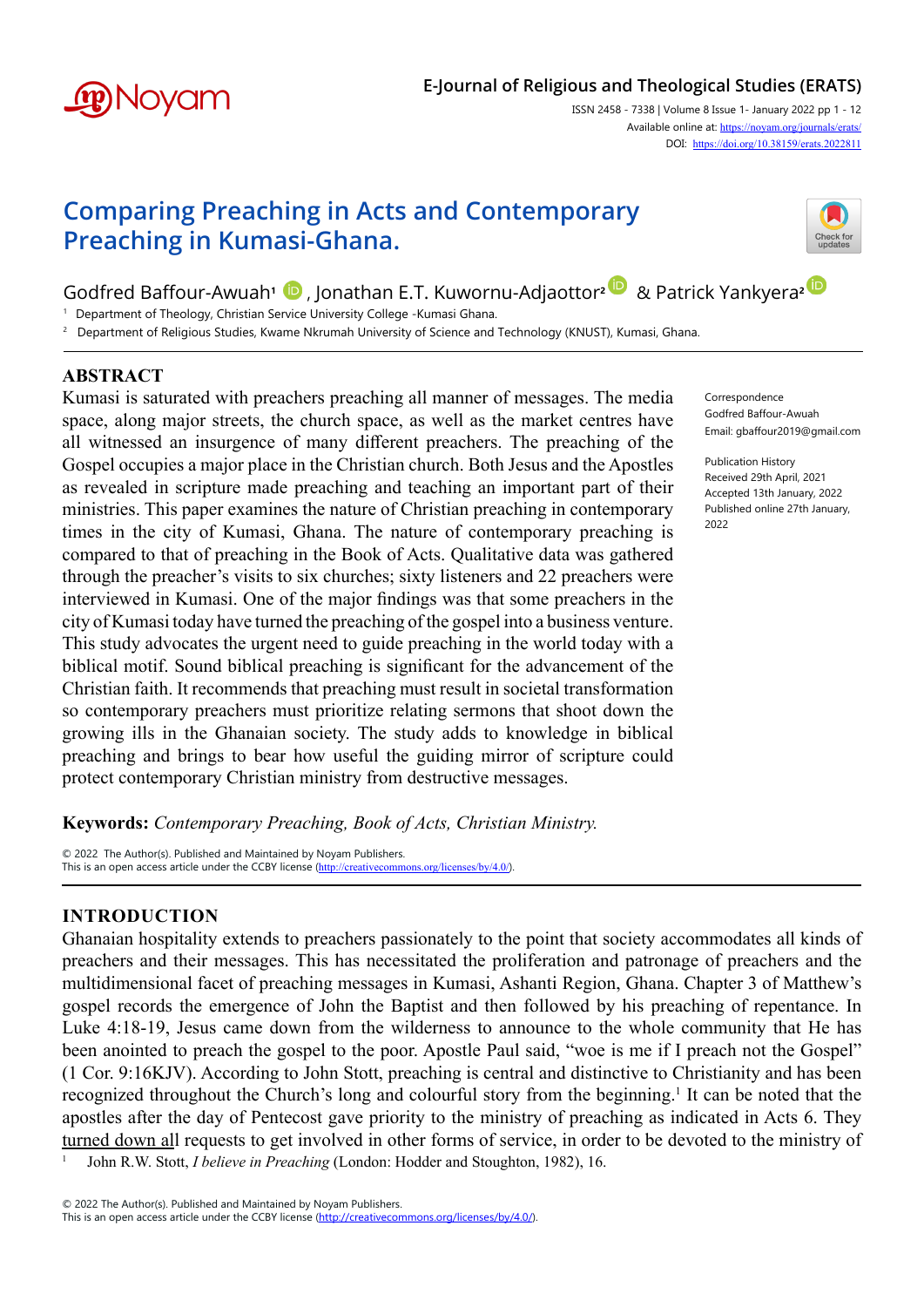prayer and the preaching of the word (v.4).<sup>2</sup> Jesus commands all and sundry in the Christian fraternity to go into the whole world and preach the Good News to every creature (Mk 16:15-17).

Since the place of preaching is highly esteemed in scripture and the Christian community, it is significant to subject preaching in today's Christianity to proper scrutiny. Stott is emphatic when he states that Christianity is in its very essence, a religion of the Word of God.3 The responsibility of preachers in the Christian realm is overwhelmingly significant and it goes farther into the full fabric of society as a balm that heals difficult conditions.

Translated into the practice of leadership, the life and teaching of Jesus present a pattern for Christian leaders to feed, care for, and look after the sheep of Jesus.<sup>4</sup> What this means is that they are to feed people with the right food, by preaching and teaching the undiluted Word of God. There is the need to have a critical look at the preaching phenomenon and how or who it is modelled after. Bediako observes that the world exalts efficiency and control – has no models to offer to those who desire to be shepherds in the way Jesus was as a shepherd.<sup>5</sup> Bediako further observes a widespread sense among African Christians that the church is in crisis and the problem has to do with leadership.<sup>6</sup> As far as the church is concerned the preacher is often identified with the main leadership. If the preacher is perceived to be the main source of any crisis in the church, then this affects the delivery of the Word of God. If such a situation persists in the Ghanaian society and in the Christian community specifically then it becomes imperative to examine the nature of preaching in contemporary times in order to ascertain how it deviates or conforms to Christian theology. The Gospels, the book of Acts, the Epistles as well as the Book of Revelation, all provide examples and exhortations to preach the truth in fulfilment of God's will.<sup>7</sup> Consequently, this paper compares Christian preaching in presentday Kumasi to the preaching of the early apostles as recorded in the book of Acts. It answers the question, what is the nature of Christian preaching in Kumasi? It discusses among other issues the nature of Christian preaching, preaching in the Book of Acts, the modern day trend of preaching in Kumasi, and the implications of Christian preaching in the Ghanaian society.

## **Preaching Defined**

Stepping into the main issues requires a well-defined and comprehensive portrait of what preaching represents. The Wiersbes define preaching as the communication of God's truth by God's servants to meet the needs of people.8 Their definition brings out three vital steps; first, the truth from the Word of God must be well presented to people. Secondly, this activity must be handled by persons who have submitted themselves to the Scriptures to earn the status of servants of God. Lastly, unlike the popular perception where some preachers approach their tasks only to satisfy themselves, here, it is to respond to the needs of the audience. Haddon Robinson posits that God himself speaks through the personality and message of a preacher to confront men and women in order to bring them to himself.<sup>9</sup> Preaching is also a divine message carried through the vehicle of the messenger's personal character and words to encourage people to submit to their maker.

This means that the essential nature of preaching is all about God communicating to humans via first, the personality of a herald. Thus, the totality of the person serving as the carrier of the Word forms part of the preaching, and one is not isolated from the message he or she ministers to people. Stott also underscores this view by emphasising two major elements that are non-negotiable in this all-important exercise to communicate God's mind to mankind. According to Stott, preaching is the communication of truth by man to men, by way of two essential elements, that is, truth and personality, preaching is thus bringing out the

<sup>2</sup> Stott, *I Believe in Preaching,* 17.

<sup>3</sup> Stott, *I believe in Preaching,* 15.

<sup>4</sup> Kwame Bediako, "Biblical Perspectives on Christian Leadership in the Ghanaian Context," *Journal of African Christian Thought,* vol. 17, No. 2, (2014): 10-.14

<sup>5</sup> Bediako, "Biblical Perspectives on Christian Leadership in the Ghanaian Context," 10-14.

<sup>&</sup>lt;sup>6</sup> Bediako, "Biblical Perspectives on Christian Leadership in the Ghanaian Context," 10-15.<br><sup>7</sup> Iohn MacArthur In *Rediscovering Expository Preaching* (Dallas: Word Publishing 1992)

<sup>7</sup> John MacArthur Jr. *Rediscovering Expository Preaching* (Dallas: Word Publishing, 1992), 7.

<sup>8</sup> Warren Wiersbe and David Wiersbe, *The Elements of Preaching* (Illinois: Tyndale Publishing House, 1986), 17.

<sup>9</sup> Haddon W. Robinson, *Biblical Preaching,* (Michigan: Baker Academic, 2001), 19-20.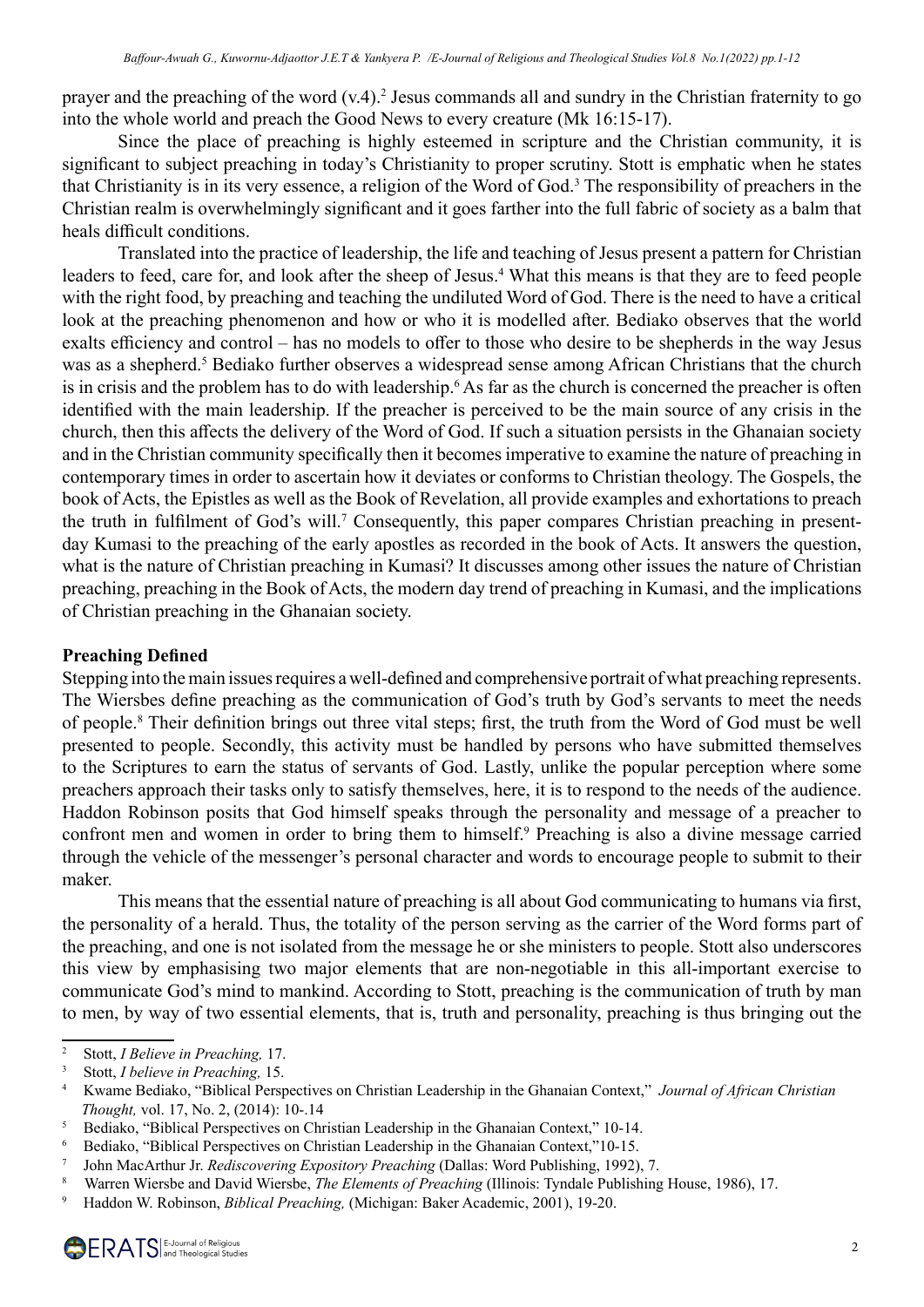truth through human personality.10 It is important to note that a negative personality could affect the act of preaching greatly as inferred in this view. Moreover, it also reveals that through the preaching of the Word, God is in the process of arresting and compelling humankind to himself.

In another sense, preaching is considered as a means of approaching individuals with what they are not conversant with especially concerning the works of God that lead to salvation. In the view of Bowen preaching means bringing a new message, *kerygma* or proclaiming the *euangelion* (good news) of what God has done, often to people who have not heard it before.<sup>11</sup> It is the attempt to introduce a new life concept from the Good News to an audience or community that is new to this concept of new life or worldview. Information determines what forms a people's mentality and picture about this life. So when rays of the gospel succeed in flashing through their mind, a new world view could be created.

The act of preaching plays a strong and effective role with respect to spreading the redemptive message of Christ. Per Olford's definition, preaching is God's ordained means of communicating His redeeming truth.12 The preaching of the gospel leads those who embrace the good news and the Lordship of Jesus Christ out of the slavery of the flesh and the bondage of sin into the community of the redeemed. Many are ignorant of this wonderful story of redemption and need to know about it because it is only the gospel that releases the power that saves the sinner (Rom 1:16). God in his infinite mercy has made it possible by consecrating the act of preaching through men as the vehicle to bring this light of redemption to the world.

# *Types of Preaching Messages*

The art of preaching can be seen in many forms, but this study discusses briefly some of the major ones. All discussions regarding preaching tend to divide it into three main types: the topic or subject, text and exposition. MacArthur Jr. observes that topical messages usually combine a series of biblical texts or passages that generally serve as a gateway into whatever subject the preacher chooses to address.<sup>13</sup> According to him, the topical or the textual methods do not convey a serious effort to interpret, understand, explain, or apply God's truth in the context of the Scripture(s) used. However, in contrast, expository preaching tends to focus predominantly on the selected text(s) along with its context.14 This has been considered by many scholars and students of preaching as the most effective method of preaching. Koesler affirms that biblical exposition is a good way to teach theology in context.<sup>15</sup> Surely, it is an important approach to the work of preaching in a fashion that could expose the hidden truths in a text to enlighten people to deepen their knowledge about God.

The character of this perceived ideal way of communicating the heart of God to people is seen in how expository preaching relies on the authority of God's Word. Preaching that is considered as effective and powerful involves the intentional commitment of the preacher to connect the "head and the heart" to the central message of the text in such a way that the hearer can understand fully what the passage is saying about the message of the text, as it communicates the appropriate ways that can help listeners to implement the proclamation or message relevantly to their lives.16 It is a method of preaching or teaching which simply suggests that the text or the biblical passage will always do the talking but the preacher's task is to help the congregation digest into their unique situations. All well-meaning preachers of today could embrace it to enrich their style of delivery to feed their audiences with the right message.

# **METHODOLOGY**

In the quest to answer the research question, the author went around, sampled six selected churches in Kumasi from six different denominations and also participated in their worship services, whilst taking note of the contents of their messages. Also, tapes and radio recordings of messages of the preachers were

<sup>10</sup> Stott, *I Believe in Preaching,* 265-266.

<sup>11</sup> Roger Bowen eds, *A guide to Preaching,* (London: SPCK, 2005), 41.

<sup>12</sup> Stephen F. Olford and David L. Olford, *Anointed Expository Preaching,* (Nashville: B&H Publishing Group, 1998), 229.

<sup>13</sup> MacArthur, Jr. *Rediscovering Expository Preaching*, 9.

<sup>14</sup> MacArthur, Jr. *Rediscovering Expository Preaching*, 9.

<sup>15</sup> John Koesler, *The Moody Handbook of Preaching,* (Chicago: Moody Publishers, 2008), 30-71. 16 Koesler, *The Moody Handbook of Preaching,* 30-71.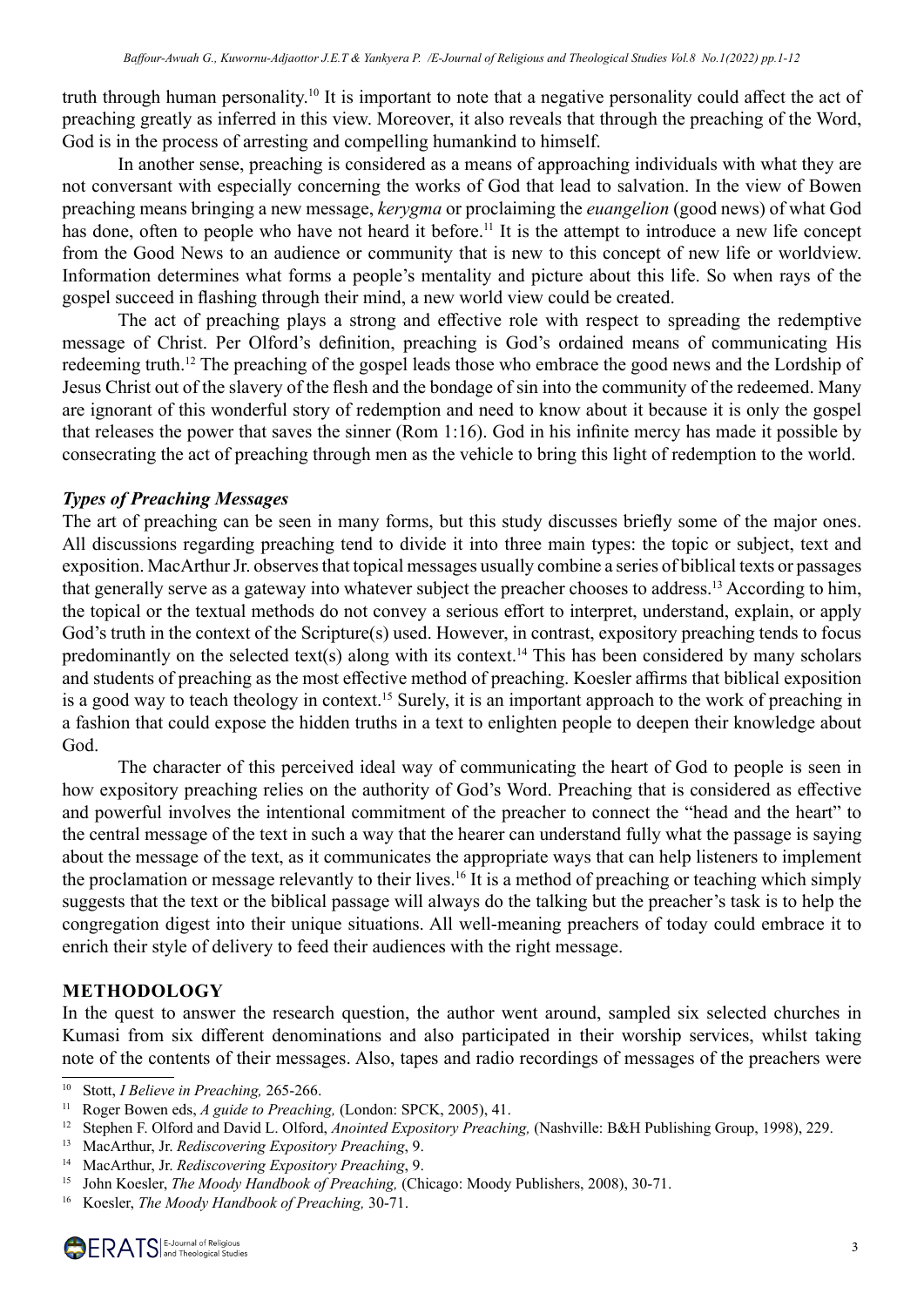analyzed. Qualitative data gathered through eighteen selected preachers in Kumasi including three itinerant preachers and ten regular listeners from each denominational group were used to assess how denominational perspective affects preaching. In all, three preachers each from denominational groupings -Mainline Churches, Pentecostal Stream, Neo-Pentecostals, Neo-Prophetic, African Independent Churches (AICs) and the Self-Styled itinerant Evangelists or Public preachers were included in the study. Among these groups, two preachers were interviewed and one was selected for the message-content analysis. In effect, those selected for content analysis were not interviewed but ten of their listeners were interviewed. In all, sixty listeners and twenty-two preachers were interviewed including ten experienced ministers in the city.

# **Preaching in the Book of Acts**

The Book of Acts can be summarized in a single phrase as "the triumph of the gospel" because it is a triumphant story of how the early church in the power of the Holy Spirit saturated the then known world with the message of God's salvation in Christ Jesus.<sup>17</sup> According to Williams, Acts is the only authentic record of the first years of the church's history. It is known among scholars of the New Testament (N.T) that whoever wrote the third Gospel was also considered as the writer of the book of Acts; who traditionally has been identified with Luke a physician and companion of Paul.<sup>18</sup> Luke's authorship of the book of Acts is favoured by the internal evidence of the book that indicates some passages in the first person plural, and the plausible interpretation of them is that they came from the pen of one of Paul's companions.19 Another clear evidence from external sources is that of Irenaeus who names Luke as the writer of Acts.<sup>20</sup> No one knows the actual place of writing of the Book of Acts, though many have suggested locations such as Rome, Caesarea, Antioch, Ephesus and Corinth. Even if all the writers who have attempted to date the book, have overstated their case, a date for Acts around AD 75 seems most likely. It is significant to note that the book of Acts ends at chapter 28:31, but the story of Jesus' life and ministry goes on wherever his Spirit finds men and women ready to believe, obey, give, suffer, and, if need be, die for him.<sup>21</sup> Criswell argues that the story constitutes a journey of 34 years from AD 30 to AD 64, and ends with a hero in prison.<sup>22</sup> Moreover, AD 70-75 seems more reasonable.

# *The Nature of Preaching in the Book of Acts*

A look at the nature of Christian preaching in the book of Acts is significant to this study as it serves as a framework for comparison with the current direction of preaching in Kumasi. First, preaching in Acts is characterized by a biblical appeal. On the day of Pentecost, Peter preached from Old Testament (O.T.) texts including the Psalms and Joel (Acts 2:14-35). According to Gaebelein, Peter in his message explains the strange happenings among the early church at Pentecost as being the fulfilment of the prophecy in Joel 2:28- 32; and further quotes Psalm 16 and Psalm 110 to support his submission concerning Jesus.23 He further opines that the usage of Joel is very important for an appreciation of exegetical practice and commitment to sound biblical teaching that should serve as an example for contemporary preaching.<sup>24</sup> This shows clearly that the preachers in Acts were people of the Bible. Again, the apostle Peter quoted the O.T. when he reminded the Jews of their manhandling of Jesus as an act of ignorance already predicted in scripture and went all the way to quote Moses' prophecy concerning Jesus, and that of the Prophets (Acts 3:17-26). Harrison affirms that Peter selected his text from Numbers 15:32-36 and was calling the attention of the Jews to the fact that

<sup>17</sup> Chad Brand etal. Eds. *Holman Illustrated Bible Dictionary,* (Nashville: Holman Bible Publishers, 1998), 24.

<sup>18</sup> David J. Williams, *Acts,* (Michigan: Baker Books, 1990), 1-2.

<sup>19</sup> Ian Howard Marshall, *The Acts of the Apostles: An Introduction and Commentary,* (Michigan: Wm. B. Eerdmans Publishing Company, 1982), 44.

<sup>20</sup> Marshall, *The Acts of the Apostles: An Introduction and Commentary,* 6.

<sup>21</sup> Williams, *Acts,* 17.

<sup>22</sup> Wallie. A. Criswell, *Acts: An Exposition, Volume I Chapters 1-8,* (Michigan: Zondervan Publishing House, 1978),17.

<sup>23</sup> Frank E. Gaebelein ed. *The Expositor's Bible Commentary*, Michigan: Grand Rapids (Zondervan Corporation, 1981) 275- 279.

<sup>24</sup> Gaebelein ed. *The Expositor's Bible Commentary*, 275.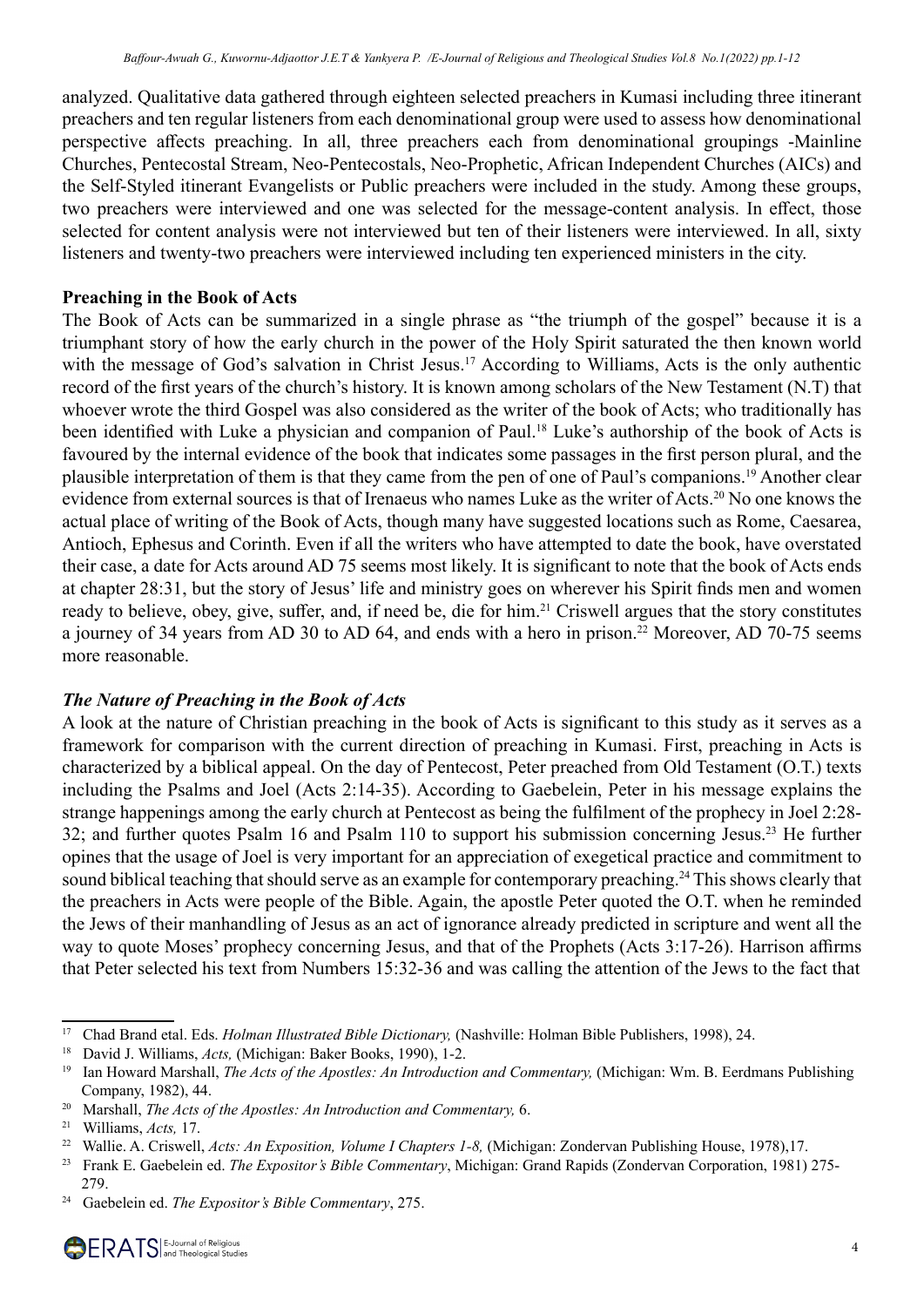the prophets had made it known that God was sending them a Messiah.25 Similarly, Stephen in Acts 7 narrated the history of God's dealings with Israel covered in the Pentateuch and connected it to their realization in Christ. Pauline teachings in the book of Acts were also built on scripture to establish the counsel of God and not his own ideas or that of men (Acts 13:32-41). There are many references from the O.T. cited by the preachers in Acts to give a strong biblical emphasis of their preaching and teaching since that was the only inspired scripture available.

On the other hand, contextualization was also well adopted by the preachers in the Book of Acts in their message delivery. Clearly speaking, the preaching in Acts took consideration of the audience. In Acts 3:13 Peter uses the expressions, the God of Abraham, Isaac and Jacob; and "the God of our fathers". This demonstrates his knowledge about his audience identified as Jews and addressed them in a language they will easily grasp or catch their attention. Paul's engagement with his audience in Athens who worshipped the 'unknown god' is another explicit display of contextual prowess in the art of preaching. His Greek audience worshipped an unknown god so he also presented to them the 'unknown God' which finally landed on the 'known Jesus' (Acts 17:22-25). This suggests that the preachers took their time to know the environment of their audience and perhaps their cosmology and delivered their sermons meaningfully in that context. Boice reveals that the apostle Paul was very observant, as he walked through the city of the Greeks he noticed an inscription 'To an Unknown God' and volunteered to teach them about him (Acts 17:23).<sup>26</sup>

Furthermore, the central message preached in Acts was all about Jesus and not the exploits of men or the apostles. The theological emphasis of preaching comes to play when Peter told his audience that 'this Jesus' is the one prophet Moses ordered his congregation to expect his coming and adhere to; and on many occasions, the apostle told them that Jesus is the one God attested to them with great power (Acts 3:13; 2:22). Again, Paul was accused of preaching Jesus and the resurrection in Acts 17:18. Luke reports that Philip went down to Samaria to 'proclaim Christ' (Acts 8:5). Thus their message was all about Jesus of Nazareth all the way. Stott remarks that the excellent feature of Peter's preaching; is its Christ-centeredness which directs his audience attention from him to Christ.<sup>27</sup>

Moreover, preachers in the book of Acts had an intrinsic motivation, an inner desire to see their audience repent. On many occasions, they invited their listeners to repent of their sins (Acts 2:38; 3:19; 8:22: 17:30; 26:19-20). Marshal sees Peter's response "repent" in Acts 2:38 as a call on Christian preachers to treat it as a major requirement in preaching.28 This position elucidates the fact that the early Christian preachers were not materialistic and did not concentrate on the financial or material benefits they would derive out of preaching. In fact, exploitation had no place in their sermons and actions but rather a desire of people to turn away from sin towards God. Green further evaluates Paul's preparedness to work to feed himself and that of his friends, and his saying that he coveted no one's gold or apparel or silver (Acts 20:33-34).29 This constitutes an attitude of selflessness which is very significant for the Christian preacher.

#### **The Impact of Preaching in the Book of Acts**

It is vital and very essential to also study the outcome of the preaching in Acts to find out what it achieved. There is no doubt that it resulted in the salvation of thousands of their hearers (Acts 2:40-41; 4:4; an entire household 16:31-33; even politicians were saved 13:12). Gaebelein reveals that baptism was seen by the Jews as a ritual to convert Gentiles into Judaism but upon hearing the sermon of Peter on the day of Pentecost about 3000 were converted and took a revolutionary step to be baptized.<sup>30</sup>

Another significant impact of their preaching revealed in Acts is the unity and love among believers (Acts 2:44). The messages of the apostles in the early church reportedly ignited unity and charity among them towards one another to the point that none of them lacked anything. Stott postulates that modern day

<sup>25</sup> Everett F. Harrison, *Interpreting Acts: The Expanding Church,* Michigan:(Grand Rapids (Academic Books, 1986) 84.

<sup>26</sup> James Montgomery Boice, *Acts: An Expositional Commentary*, (Grand Rapids, Baker Books, 1997) 297.

<sup>27</sup> John R.W. Stott, *The Message of Acts*, England (Inter-Varsity Press, 1990) 92. 28 Ian Howard Marshall, *The Acts of the Apostles*, Michigan (Wm. B. Eerdman's Publishing Company, 1980) 80.

<sup>29</sup> Green, *Acts for Today,* 154

<sup>30</sup> Gaebelein ed. *The Expositor's Bible Commentary*, 286.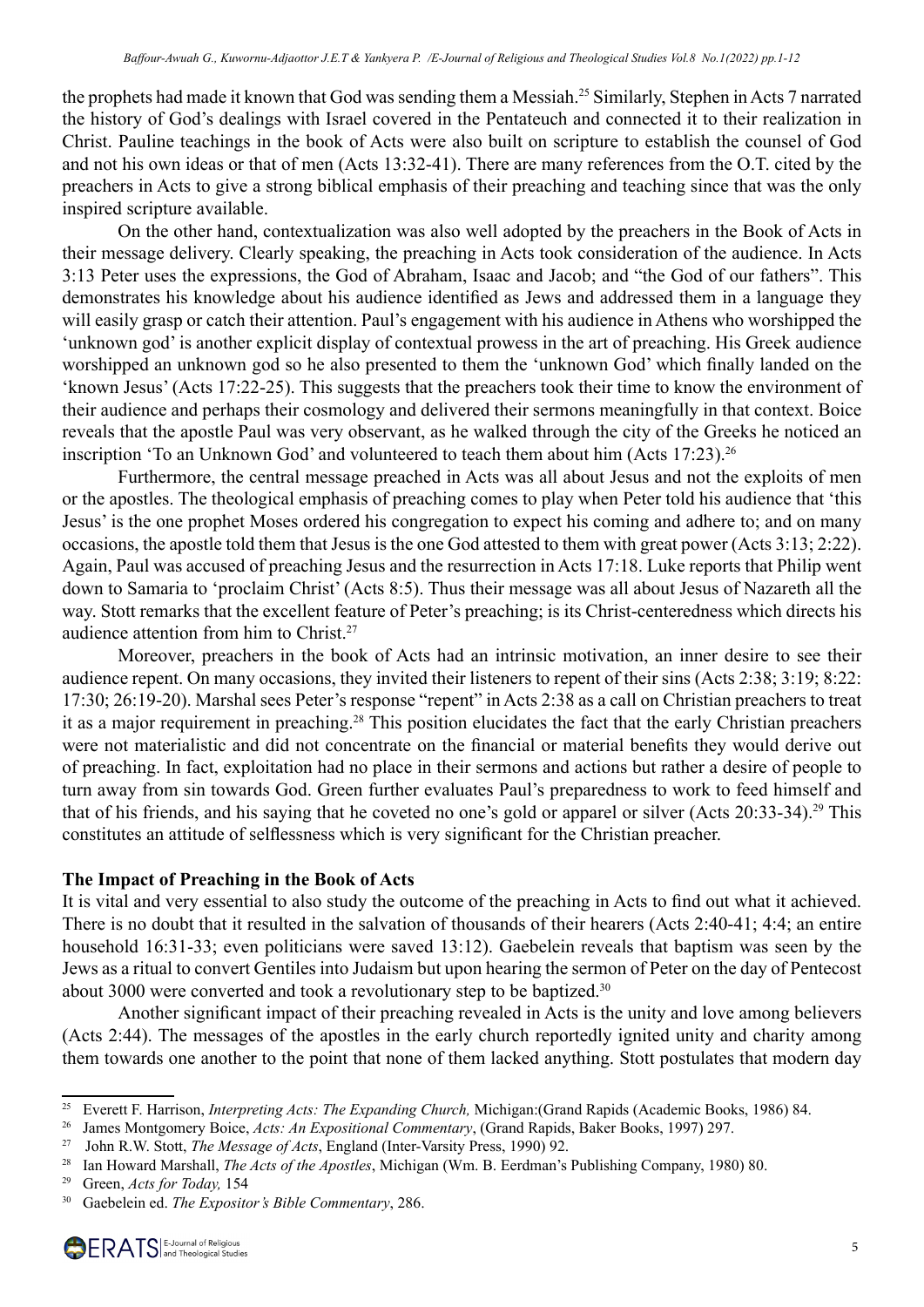believers can also devote themselves to the apostles teaching by submitting fully to the New Testament texts and also replicating their lifestyle thereby experiencing what they experienced.<sup>31</sup>

# **The Nature of Christian Preaching in Kumasi**

There were several findings concerning the activities of preachers in the Kumasi metropolis. Many revelations also surfaced from the content of some messages sampled from the author's visits and observation, and data gathered through interviews. Christianity in Kumasi has over the years been characterised by church activities including Sunday worship services, church retreats and revival programmes, mid-week teaching services and prayer meetings among others. In all these activities, it was observed that messages were preached to the audience. Again, some itinerant preachers often place themselves in busy areas especially the central business District of Kumasi (CBD) including Adum, Kejetia, Asafo, among others. The field study was to examine the nature and impact of the preaching that goes on at all these areas for a proper comparison with the preaching in the Book of Acts, to be done.

It was established that the nature of some of the messages in Kumasi was found to be often distorted. A minister of the gospel opined that the established churches have a doctrine to follow but the independent churches are always tempted to preach anything to attract people to their auditoriums and they end up distorting the Scriptures.<sup>32</sup> One itinerant preacher added that perverted gospel is easily identified in the city among various preaching messages because the Word of God has been sidelined and substituted with a different gospel which talks about the preacher's trips abroad but refuses to correct the listeners from the rising trend of indecent dressing.<sup>33</sup> It was also revealed that many preaching messages focus mainly on giving directions to seekers about where the preacher can be located.34 According to the respondents the messages in Kumasi are packaged to suit what the listening public wants to hear in order for the preacher to also milk them of their resources.<sup>35</sup> The issue of perverted sermons was linked to the Bible by one evangelist who indicated that a major element of false preaching is in Luke 4 where Satan lifted the things of the world and its glory to Jesus. He further affirmed that unfortunately, preaching today has diverted to the path where mostly, worldly and material benefits are projected to the listeners but he believes anyone sent by God speaks the Word of God.<sup>36</sup> Furthermore, it came up from the field study that in the Ghanaian society, the message has changed because the motive of some preachers is distorted and it has rendered the content of the message perverted.37

It was discovered through the content analysis, interviews and observations that some preachers employ abusive language and verbal attacks. One of them constantly rained abuses on people; even his technical crew covering the service were victims of his insults. Profane statements were sometimes used in his messages; whiles one thought it was a slip of the tongue, he would boldly announce that he owes no one an apology. A preacher was also observed in front of the Methodist Book Depot close to the Dr. Mensah area, Kejetia in Kumasi. While he was preaching, a shoe seller in the area expressed his hatred for that particular itinerant preacher, who often abuses people he perceives as sinners.

On the other hand, an analysis conducted on the preaching messages of preachers in Kumasi that were selected for the study revealed that four out of six preachers stayed true to scripture as the foundation for their messages. However, two of them preached without any biblical appeal, they adopted a free-style, sharing their personal opinions, which included bragging about what they can do and also advertised the sale of prophylactics throughout their preaching sessions.

<sup>31</sup> Stott, *The Message of Acts*, England (Inter-Varsity Press, 1990) 82.

<sup>&</sup>lt;sup>32</sup> Samuel K. Adofo, The Primate, Church of the Lord Brotherhood, South-Suntreso, interview held on 21/03/2014 at 1 pm.

<sup>&</sup>lt;sup>33</sup> Stephen Oduro, an Evangelist who preaches around Kejetia and Neoplan Station at Asafo; the author listened to him on 12/07/2014, at 6.30 am.

<sup>34</sup> Daniel Yinkah-Sarfo, St. Cyprian's Anglican Church. Archbishop of the Anglican Church, 24/02/14 at 10am

<sup>&</sup>lt;sup>35</sup> Joseph Haleegoa, Regional Pastor, Resurrection Power and Living Bread Ministries, Santasi, interview held on 27/05/2014 at 12 pm.

<sup>&</sup>lt;sup>36</sup> Anthony Akwasi Kwarteng, Evangelist who hold open air crusades frequently, and Head Pastor of All Nations Resurrection Power Ministries, Kwadaso, interview held on 27/06/2014, at 4 pm.

<sup>&</sup>lt;sup>37</sup> Peter Osei Amoateng, Parish Priest of St. Mary's Parish, South Suntreso, interview held on 13/05/2014, at 10 am.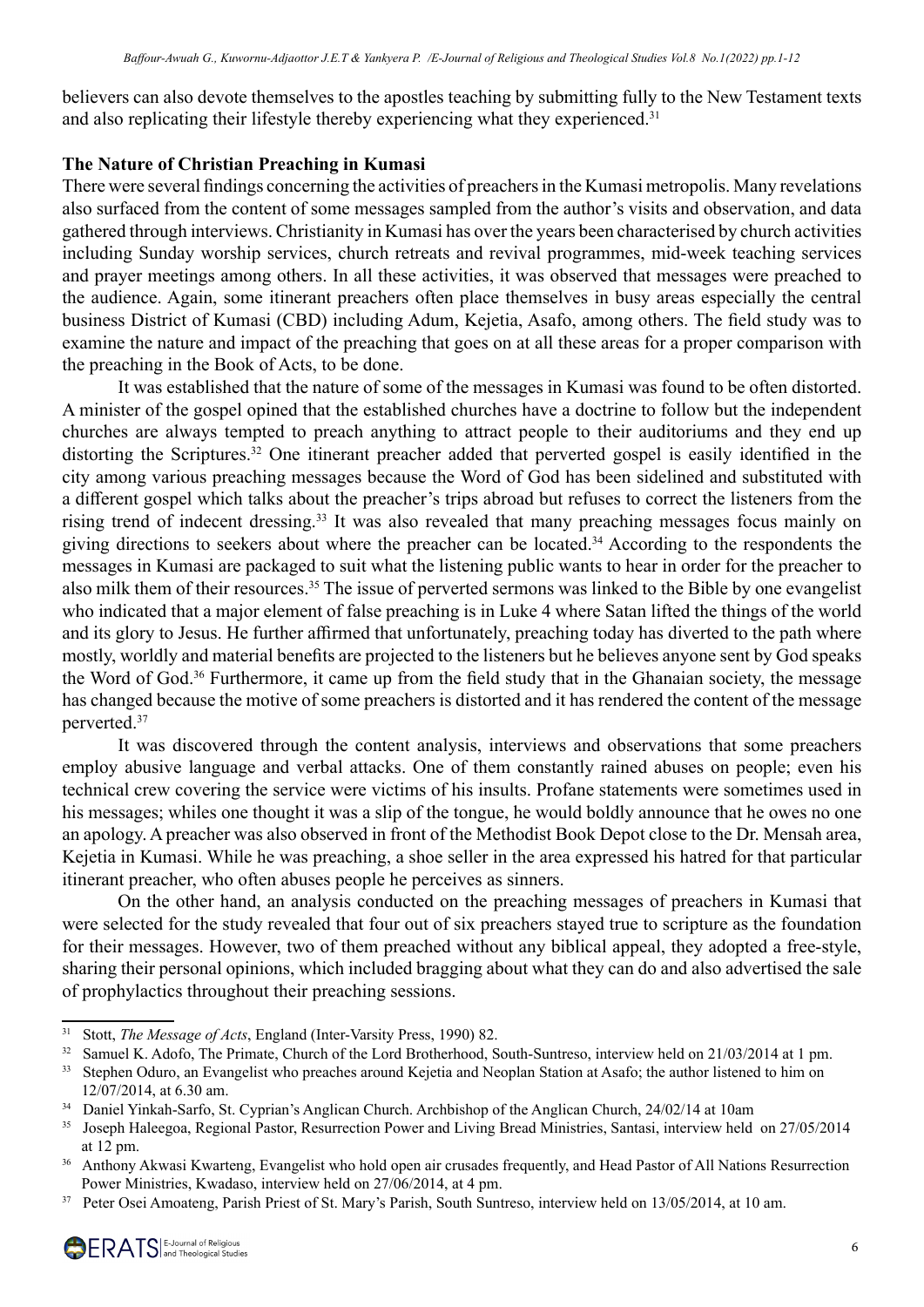Many respondents were concerned about the predominant lack of biblical focus in some of the messages preached in the city. Some were of the view that today's messages need a little balance. In some cases, the messages concentrate on personal development and preachers are not able to teach the people the "nitty-gritty" of the Word of God. One respondent further affirmed that certain messages lack sound biblical basics, and what makes this evident is the absence of biblical texts in their delivery. Also, the messages do not exalt Christ; they are taken out of context and virtually propagate the opinion of the preacher.<sup>38</sup> Another respondent agreed with this view. In his opinion, preaching in Kumasi now appeals more to emotions rather than the intellect of the recipients. Preachers often give messages that generally excite hearers, to the point of satisfying their desires and make no attempt to admonish as the Bible encourages preachers to do.<sup>39</sup>

On the goal of preaching in Kumasi, diverse opinions were shared. A pastor said that the messages of repentance from sin, faith in God, faith towards God, repentance from dead works and all those foundational beliefs are not being preached in current times.<sup>40</sup> Most churches in Kumasi have become money-making ventures instead of ministering the life-saving gospel to a dying world.<sup>41</sup> A female preacher opined that the goal of sharing the gospel is to help people out of their problems, ensure their salvation and give them hope in Christ because so many people are fed up in Christ.<sup>42</sup> A preacher also revealed that his objective is to see to it that every soul that belongs to Christ gets eternal life for their souls.<sup>43</sup>

However, many listeners and preachers alike in the Kumasi metropolis expressed worry about the focus of the messages being preached. According to the various views sampled, some messages do not centre on Christ. Some respondents posited that there are false preachers who are in to make money and to build fame and also seek to project themselves instead of Christ especially on billboards.<sup>44</sup> In addition, a senior minister in the city asserted that the perverted gospel being preached in current times is often in accordance with Scripture which asserts that Jesus is the Saviour and he offers salvation to every believing soul without cost. However, the theory is also propagated by some of these pastors that one needs to provide certain material substances before he/she is saved, and this he believes is misleading and has nothing to do with the gospel.45

An evangelist supported his claim of the increasing spate of materialism in the ministry with an example of a pastor who was advised by his colleague to organize a twenty-one days revival programme to raise funds not to assist the church or the needy but to pay for a car he had purchased at a cost of Gh¢ 28,000 (\$5000.00).46 This example which highlights the lack of focus of certain preachers is, unfortunately, the trend that exists in most ministries across the country. Another example is a preacher who was captured in the content analysis saying that he does not take money from people before attending to them but it was observed that upon getting to the end of his message, he mentioned that he uses fragrant oils to minister to people at a cost of Gh¢ 20.00 (\$4.00) per bottle, claiming it is cheaper than what others sell. To add to this, an itinerant preacher was also asked why he spent too much time appealing for funds, to which he explained that certain persons assist him to pack out his gadgets for his setup at a fee. Hence the appeal was to generate funds to pay for their services. 47 In light of this, he would always pass on the microphone to his assistant whose role is to appeal for funds for about an hour immediately after he finishes preaching.

<sup>46</sup> Interview with Evangelist Stephen. K. Oduro.<br><sup>47</sup> Charles Akowuah. Self-Styled Evangelist who

<sup>&</sup>lt;sup>38</sup> Seidu Sumaila, Former Principal, Mid-Ghana Bible College, Assemblies of God Assemblies of God.interview held on 28/06/2014 at 4 pm.

<sup>&</sup>lt;sup>39</sup> Interview with Seidu Sumaila, Assemblies of God.

<sup>40</sup> Interview with George Mensah, ICGC, Royal Temple

<sup>&</sup>lt;sup>41</sup> Alfred Boakye Nyamekye, General Overseer, House of Faith Ministries International, interview held on 03/07/2014, at 7am.

<sup>&</sup>lt;sup>42</sup> Comfort Mensah, Prophetess in charge of New Revival Holy Ghost Chapel, Nyankyerenease, interview held on 10/07/2014 at 6pm.

<sup>43</sup> Isaiah Asante, Branch Pastor, True Faith Church, Kwadaso-Esatate, interview held on 12/05/2014 at 11 am.

<sup>44</sup> Adu Sekyere, Minister in Charge, Peyer Presbyterian Church, Bantama, interview held on 20/03/2014 at 11.30 am.

<sup>45</sup> Interview with Alfred Boakye Nyamekye, House of Faith Ministries Intl.

<sup>47</sup> Charles Akowuah, Self-Styled Evangelist who Preaches every morning at Adum, near the Traffic Light, close to UT Bank, Adum Branch, Interviewed on 09/05/2014 at 10 am.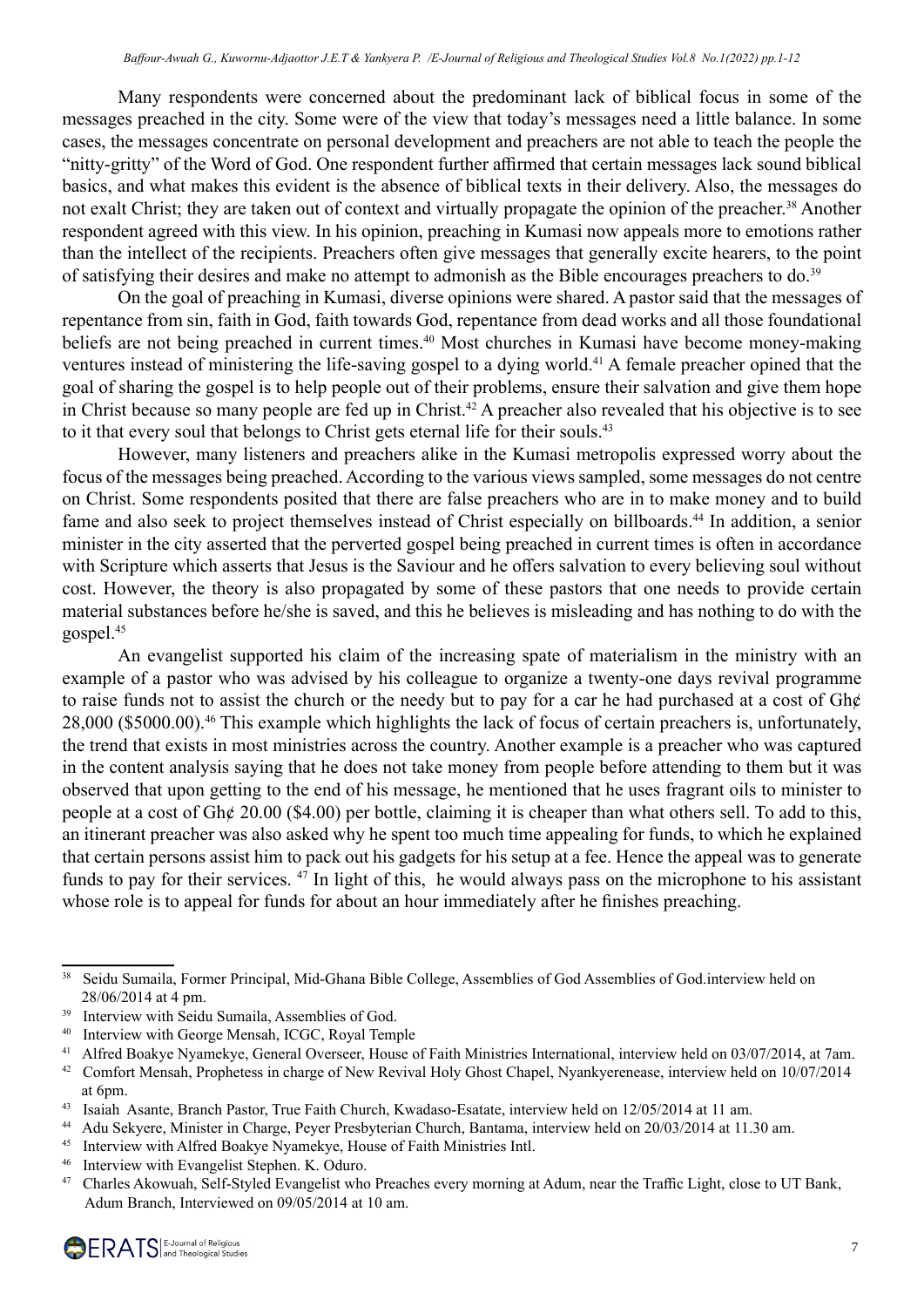Nevertheless, there exist preachers of the gospel who are committed to sound biblical preaching with the aim of converting unbelievers to Christ which is the mandate of every Christian. They believe that there is a need to make people aware of the importance of repentance and turning back to Christ irrespective of whatever sins they may have committed in the past.<sup>48</sup> In their opinion, the goal is the salvation of souls and to teach their hearers to bear spiritual fruits, and through the fruits of salvation experience healing, prosperity and other forms of blessing.<sup>49</sup> An apostle who was interviewed stressed the concept of the four-square gospel of the Church of Pentecost as their goal for preaching as follows: first they preach Christ as Saviour with the aim of motivating members into vigorous evangelism to save lost souls. Secondly, they emphasize Christ as the baptizer because they want to encourage the reception of Holy Ghost baptism by the congregation. Thirdly, they preach Christ as the healer to ignite the expectation of members to receive miracles during church service. Lastly, they stress on Christ as the soon coming king to prepare the hearts and minds of members to be ever ready for the second advent of Christ.<sup>50</sup>

# *The Effects of Contemporary Preaching in Kumasi*

The findings also revealed the effects of this particular form of preaching on the people of Kumasi. In some cases, the distorted messages were found to further disengage unbelievers from the Saviour of their soul and hinder their true conversion. Thus, so many people often attend church services frequently in excitement without being affected inwardly by the gospel message to live the life expected of a Christian. These distorted messages also ignite Superstition and fear among the recipients and this pushes them to buy so-called anointed items. This in turn provides the needed funds for these pastors. Also, the material focus of preachers has often led to the exploitation of the poor thereby worsening their plight. Due to the insulting nature of some of the messages, the audience (especially in market places and busy areas) often pays no heed to any message at all regardless of the preacher. To this effect, one may miss a crucial message that may lead to his/her salvation or upliftment.

Moreover, in their quest for popularity and show of power, some preachers, often resort to the proclamation of messages that endear them as the source of refuge for their hearers. It leads to dissensions in families as a result of messages which present family members and loved ones as evil-minded people waiting to devour.

# *Theological Foundation of Christian Preaching*

The main route or path of the act of Christian preaching is to inform and the Bible should serve as the source document. The platform for Christian preaching cannot leave out a well-prepared message delivered by a well-prepared messenger whose audience encounter relevant information to walk with God. According to Howard, there are basically four essential elements in Christian preaching; the text, the congregation, the preacher, and the act of preaching.<sup>51</sup> According to Stott, only Christian preachers are considered to be heralds of the Good News from God and tend to consider themselves as the ambassadors or representatives of God who actually utter His oracles.<sup>52</sup> Field data indicated that contemporary preaching in Kumasi is sometimes characterized by distortions of biblical truths, use of abusive language; self-centred messages instead of Christ, and the motivation for material gains. However, it came out that there are others whose messages were biblically balanced based on sound biblical principles, and whose primary focus was to see people come to salvation through their messages just as was found in the Book of Acts. It is evident from the Book of Acts that the messages of the early Christian preachers resulted in the salvation of unbelievers and a commitment towards the Christian course.

Contemporary preaching has been battered and shattered by many difficulties and challenges travelling through the fabric of many societies. It is evident from the field data that the efforts of many

<sup>48</sup> Charles Akowuah, Self-Styled Evangelist who Preaches every morning at Adum-Kumasi.

<sup>&</sup>lt;sup>49</sup> Interview with Anthony Akwasi Kwarteng, All Nations Resurrection Power Ministries, Kwadaso.

<sup>50</sup> Ekow Badu-Wood, Kwadaso Area Head, Church of Pentecost, interview held on the 08/04/2014 at 10 am.

<sup>51</sup>  J. Grant Howard, *Creativity in Preaching,*(Grand Rapids: Zondervan Publishing House, 1987), 11.

<sup>52</sup> Stott, *I Believe in Preaching,* 16.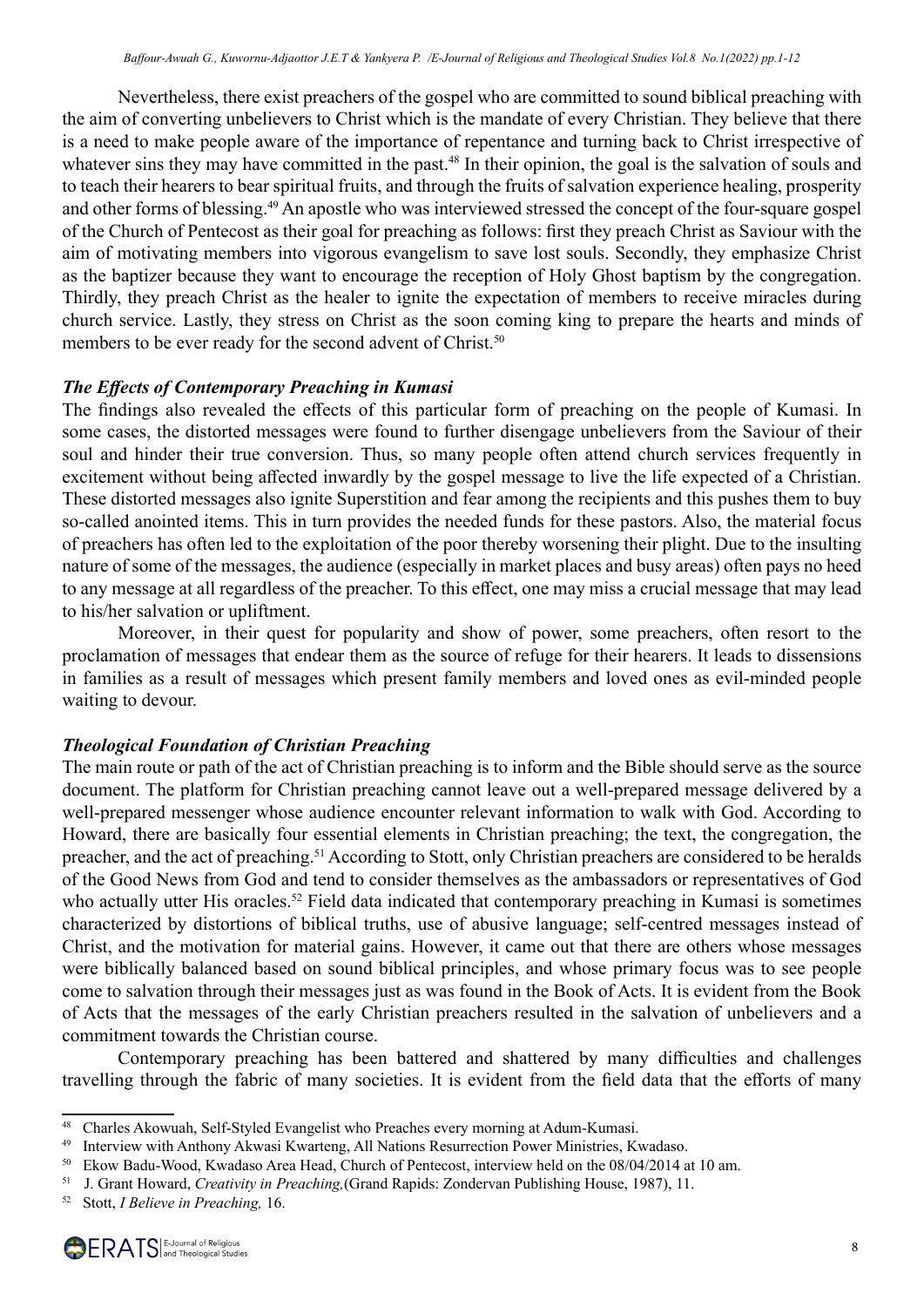preachers make them go to the extent of turning the truth upside down in their quest to manipulate people to fill their auditoriums and this often raises many concerns. This to a larger extent tends to affect the salvation and spiritual growth of the audience indicating that they are just in to satisfy themselves without taking cognisance of God or the good of man. It revolves around preachers of a diverse sort, the modern society and its problems, and congregations who are not ready for what does not approve of their lifestyles. Many preachers opt for what pleases their audience and thereby preach messages that will rather attract applause.

According to an observation made by MacArthur Jr., user-friendly churches say, if you must have to deliver a sermon, keep it brief and exciting, don't be authoritative and above all keep every one of your audience entertained.53 This observation runs contrary to what Paul describes in the Word of God as rebuking and correcting (2Tim 3:16). Again, Paul warned in 1Tim 4:1-3 that a time will come when some people will not like to hear sound biblical preaching or teaching.

The resultant effects clearly indicate that many preachers in the Ghanaian society especially in Kumasi are not theologically trained and go about proclaiming perversion. In the book of Acts, one reads that, after the early believers have sat under the tutelage of the Lord, they did not divert but rather committed themselves to go the way of their master. This is not evident in some contemporary preachers who proclaim their own messages unbound by true scriptural interpretation. Although many take the call to preach very seriously, many do so for material benefits which must not be the case. Efficient study of the Word of God must be the mantra of every preacher. Hence every preacher must make a conscious effort to follow this path for successful results.

# **Christian Preaching and the Ghanaian Society**

It is significant for Christian preaching to affect society whose members are often the audience for preachers. This is so because the people who often listen to the messages are required to make use of what they hear and which must influence their attitudes and lifestyles. Asante postulates that religion is a major player in national development and cannot be ignored.<sup>54</sup> In the view of Stott, "the preacher is the messenger of God, and constitutes the real master of society; not elected by society to be its ruler, but elected by God to form its ideals and through them to guide and rule its life".<sup>55</sup> Thus, it is expected that Christian preachers must deliver messages that are tailored towards reforming people and making them responsible members of the society.

It was discovered from the field study that many of the messages preached in Kumasi sometimes spark superstition and fear as well as division and conflicts in families. Again, some messages were found to promote laziness due to the theory that one can only prosper through offering prayer or relying on the use of prophylactics. With such a mentality, people often fail to work to contribute to society. This renders preaching a disincentive to the development of society.

How should Christian preaching affect society? It is significant to note that Christian preaching should inspire in people the sense of self-discipline, morality, patriotism, hard work, and charity towards one's neighbour among others. These are ingredients necessary for the holistic development of society. Therefore Christian preaching should not negatively affect society, but rather help in its building and progress.

It is significant to note that despite the preaching that often comes from the pulpits of church auditoriums, radio and television as well as from the public space by itinerant preachers, evil continues to abound with increasing intensity in Ghana. This is a major concern as far as Kumasi is concerned and this must be addressed. The actual intent of preaching must be made relevant for society in effecting changes in attitudes and lifestyles in a more positive way. According to 2Timothy 3:16, Paul admonished that the Word of God has the power to rebuke and correct situations, and should therefore be presented correctly.

As Christian believers and as a nation, each one must be alarmed that the reality has been revealed that indeed many preachers are distorting the truth. According to Payne, preaching in contemporary times

<sup>53</sup> John F. MacArthur Jr. "Truth vs. Technique," *Quarterly Journal for Church Leadership,* Volume 3, (1994): 33.

<sup>54</sup> Emmanuel K. Asante, *Issues in African Traditional Religion, Humanities, Ethnicity and Development: Impact on African Christian,* Ghana (SonLife Press 2017) 60.

<sup>55</sup> Stott, *I Believe in Preaching,* 17.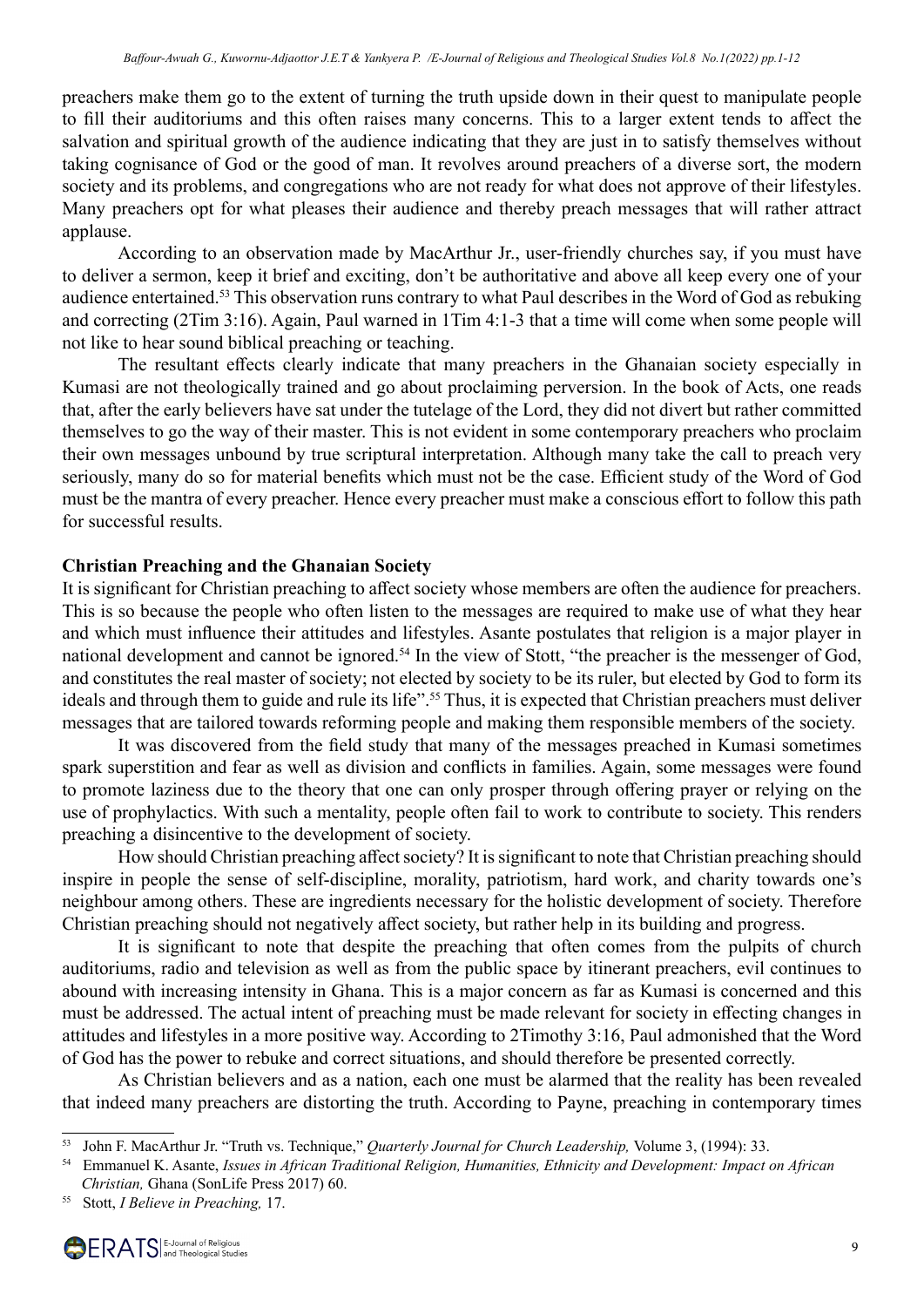seems to have fallen on hard times because the quality of preaching is often poor, and preaching has lost the esteem it once enjoyed.<sup>56</sup> Due to selfish ambition, many preachers often preach anything at all, saying what has no connection with the scriptures. His observation describes today's preaching as watered-down or muddied water compared to preaching in the early years of the church in Acts. It calls for an immediate intervention to reverse this trend because the Christian church was borne out of preaching. Payne suggests that today's church needs a reformation in returning the preaching of the Word to a place of esteem and centrality which will result in the preaching of the whole counsel of God.<sup>57</sup> Many believe reformation brought sanity to the church in the medieval period but a kind of it that will restore sound biblical teaching and preaching in the church is needed today.

Looking at the motivation of preachers who minister the word just to make ends meet and to settle on it as a profitable business, the temptation to be liberal to false teachings is very high. It leads to prosperity preaching which promises only "ice cream life" and also sets the man of God always thinking about how he can twist the gospel to acquire material wealth in abundance. Prosperity preaching, so prominent in many Neo-Pentecostal churches in West Africa, is an unbiblical ideology: which refers solely to an understanding of Christianity which takes success in business resulting in material wealth as major objectives for Christian experience because it is deemed a sign of God's blessing of an individual's faith.<sup>58</sup> These kinds of preachers can have their way because they have succeeded to present the blessings of God as material and financial flamboyance around an individual believer. If an individual devotee lives below that description then he lives in doubt without faith and probably has missed the blessings of God for his life.

The Lord Jesus commissioned all his followers to preach with the goal of making all men his disciples on earth. The Lord employs all his disciples to use the medium of the proclamation of the gospel to turn the hearts of men to follow him and to be like him (Matt. 28:19-20**).** The making of people disciples of Jesus or the followers of the Lord would eventually result in producing men and women who will respond to the issues of life and that of their society as Christ. Assimeng has noted that "religion is concerned with the moral problems of individual and social action, and with the relationship of men to other men, to society as a whole, and to the world at large".<sup>59</sup> By implication through the ministry of the true word of God many or some members of the society will make a great impact that will help narrow down evil in the Ghanaian society. Just as Jesus, and later his followers, transformed the lives of many in their time including criminals and corrupt officials including Zaccheus (Lk 19:1-10), and others, Christian preachers of today need to do the same. In the same vein, when people pervert the gospel they produce followers who are evil-minded and nation wreckers. People can be misled to think that any means by which people get rich can be considered as the blessing of God. This false view has the potential to encourage corruption in the society and also facilitate abusive attacks on the socio-economic resources of the nation.

# **RECOMMENDATION**

Preaching in the Book of Acts made a tremendous impact on the early church. This paper has enumerated some problems of contemporary Christian preaching. In order for Christian preaching to have a theological focus, this paper recommends that ministers of the Christian gospel must be theologically trained. Again, through seminars and conferences, preachers can be abreast with how to communicate relevantly and meaningfully. This can also go a long way to curb conflicts and divisions in families caused by distorted messages. Finally, preachers must come to terms with their prophetic role, that they are the voices of God in every society and should be careful not to preach for personal gains. Preaching must result in societal transformation and therefore contemporary preachers must prioritize relating sermons that shoot down the growing ills in society and promote discipline, and patriotism in the society at large.

<sup>56</sup> William E. Payne, "Biblical Reformation in Churches," *Quarterly Journal for Church Leadership,* Volume 3, (1994): 48-49.

<sup>57</sup> Payne, "Biblical Reformation in Churches," 48-49.

<sup>&</sup>lt;sup>58</sup> Werner Kahl, "Prosperity-Preaching in West Africa: An Evaluation of a Contemporary Ideology from a New Testament Perspective," *Ghana Bulletin of Theology,* Vol. 2, (2007): 22.

<sup>59</sup> Max Assimeng, *Religion and Social Change in West Africa,* Accra:Ghana (Woeli Publishing Services,2010) 12.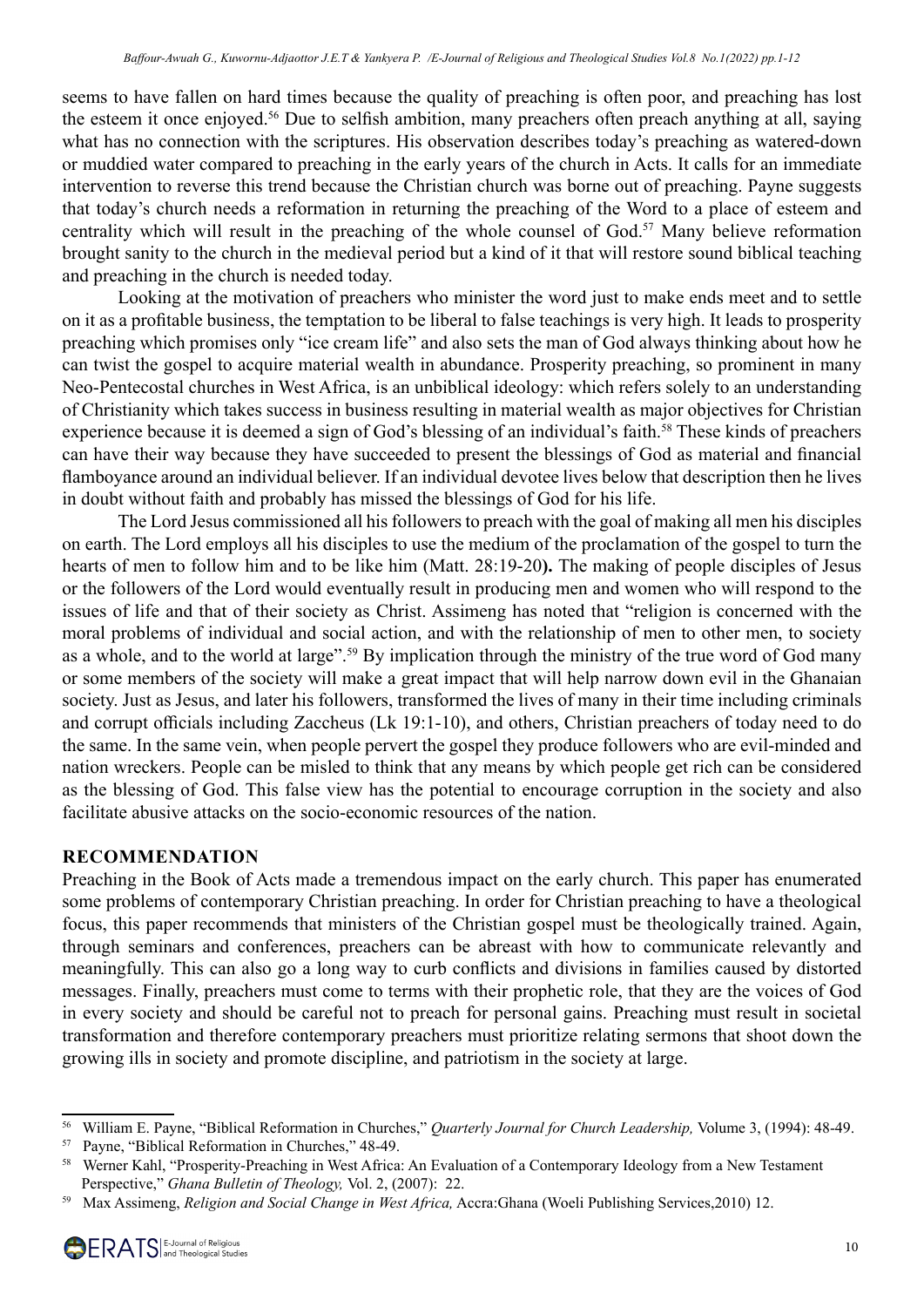## **CONCLUSION**

The paper took cognisance of the nature and impact of contemporary preaching in Kumasi. The study revealed that some preachers deliver messages which are distortions of the Scriptures. Others however, considered preaching as part of their calling and were prepared to go all lengths to declare the Christian message based on sound biblical emphasis. The study therefore, contends that sound Christian preaching should be theologically balanced and focused on the spiritual growth of Christians. It should also affect society by effecting changes in attitudes and lifestyles of the people. Thus, Christian preaching should produce discipline, morality, hard work, patriotism and love for one's neighbour among others which are the ingredients for the holistic development of society.

#### **BIBLIOGRAPHY**

- Asante, Emmanuel K. *Issues in African Traditional Religion, Humanities, Ethnicity and Development: Impact on African Christian,* (Kumasi: SonLife Press, 2017).
- Assimeng, Max. *Religion and Social Change in West Africa,* Accra: Ghana (Woeli Publishing Services,2010) Barclays, William. *The Acts of the Apostles,* (Kentucky: Westminster John Knox Press,1976).
- Bediako, Kwame. "Biblical Perspectives on Christian Leadership in the Ghanaian Context," *Journal of African Christian Thought,* vol. 17, No. 2, (2014):10-15.

Bowen, Roger eds, *A Guide to Preaching,* (London: SPCK, 2005).

Brand, Chad etal. Eds. *Holman Illustrated Bible Dictionary,* (Nashville: Holman Bible Publishers, 1998).

Criswell, W. A. *Acts: An Exposition, Volume I Chapters 1-8,* (Michigan: Zondervan Publishing House, 1978).

Gaebelein, Frank E. ed. *The Expositor's Bible Commentary*, (Michigan: Grand Rapids Zondervan Corporation, 1981).

Green, Michael. *Acts for Today,* (London: Hodder & Stoughton, 1993).

- Harrison, Everett F. *Interpreting Acts: The Expanding Church,* (Michigan:Grand Rapids Academic Books, 1986).
- Horton, Stanley M. *The Book of Acts,* (Missouri: Gospel Publishing House, 1981).
- Howard, J. Grant. *Creativity in Preaching,*(Grand Rapids: Zondervan Publishing House,1987).
- Kahl, Werner. "Prosperity-Preaching in West Africa: An Evaluation of a Contemporary Ideology from a New Testament Perspective" in *Ghana Bulletin of Theology,* Vol. 2, (2007):21-42.
- Koesler, John. *The Moody Handbook of Preaching,* (Chicago: Moody Publishers, 2008).
- MacArthur Jr. John *Rediscovering Expository Preaching,* (Dallas: Word Publishing, 1992).
- MacArthur Jr. John F. "Truth vs. Technique," *Quarterly Journal for Church Leadership,*Volume 3 (1994):32- 35.
- Marshall, I. Howard. *The Acts of the Apostles: An Introduction and Commentary, (*Michigan:Wm. B. Eerdmans Publishing Company, 1982).

Olford, Stephen F. and Olford, David L. *Anointed Expository Preaching,* (Nashville: B&H Publishing Group, 1998).

- Payne, William E. "Biblical Reformation in Churches," *Quarterly Journal for Church Leadership,* Vol 3 (1994): 47-50.
- Robinson, Haddon W. *Biblical Preaching,* (Michigan: Baker Academic, 2001).
- Stott, John R.W. *I believe in Preaching,* (London: Hodder and Stoughton, 1982).

Wiersbe, Warren and Wiersbe, David. *The Elements of Preaching,* (Illinois: Tyndale Publishing House, 1986).

Williams, David J. *Acts,* (Michigan: Baker Books, 1990).